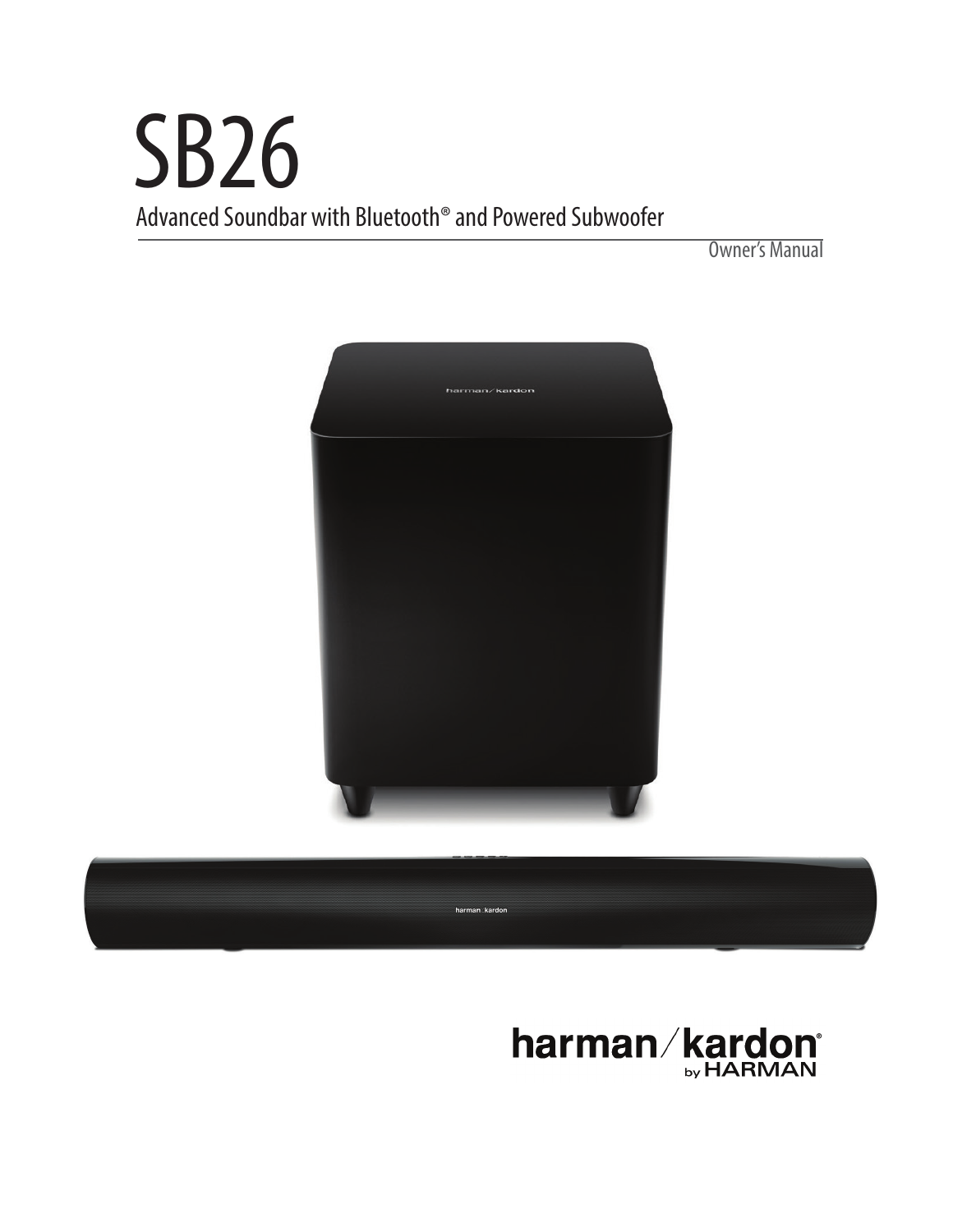| <b>INTRODUCTION</b>                           | 3               |
|-----------------------------------------------|-----------------|
| <b>DESCRIPTION AND FEATURES</b>               | 3               |
| <b>SB26 TOP PANEL CONTROLS</b>                | 4               |
| SB26 REAR PANEL CONTROLS AND CONNECTIONS      | 5               |
| SB26 SUBWOOFER REAR PANEL CONTROLS            | 6               |
| REMOTE CONTROL FUNCTIONS                      | 6               |
| PLACING THE SB26                              | 7               |
| PLACING THE SB26 ON A TABLE                   | 7               |
| WALL MOUNTING THE SB26                        | 7               |
| PLACING THE SUBWOOFER                         | 7               |
| CONNECTIONS                                   | 8               |
| AUDIO/VIDEO CONNECTIONS                       | 8               |
| <b>POWER CONNECTIONS</b>                      | 8               |
| <b>OPERATION</b>                              | 9               |
| TURNING THE SB26 ON AND OFF                   | 9               |
| TURNING THE SUBWOOFER ON AND OFF              | 9               |
| PAIRING THE UNITS FOR WIRELESS OPERATION      | 9               |
| ON-SCREEN INFORMATION DISPLAY (OSD)           | 9               |
| OPERATING THROUGH BLUETOOTH®                  | 10              |
| SWITCHING SOURCES                             | 10              |
| ADJUSTING THE SYSTEM'S VOLUME                 | 10              |
| SUBWOOFER VOLUME CONTROL                      | 10 <sup>°</sup> |
| MUTING THE SYSTEM                             | 11              |
| <b>SB26 SURROUND MODE BUTTON</b>              | 11              |
| SUBWOOFER CROSSOVER CONTROL                   | 11              |
| SUBWOOFER PHASE SWITCH                        | 11              |
| PROGRAMMING SB26 TO RESPOND TO YOUR TV REMOTE | 12              |
| TROUBLESHOOTING                               | 13              |
| <b>SPECIFICATIONS</b>                         | 14              |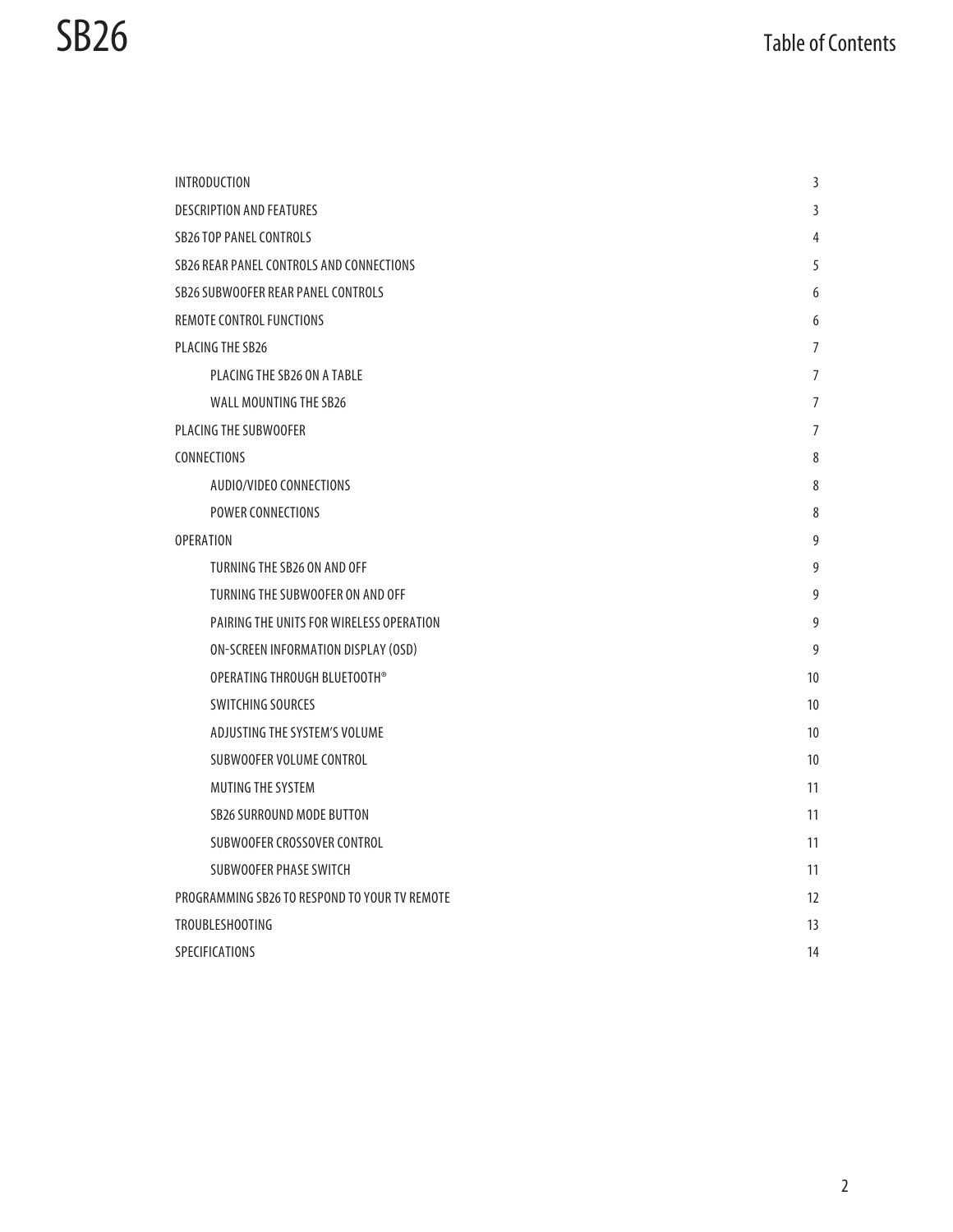# **Introduction**

Thank you for purchasing the Harman Kardon® SB26 soundbar, with which you are about to begin many years of listening enjoyment. The SB26 soundbar has been custom-designed to provide excitement and power of the cinema experience in your living room.

To obtain maximum enjoyment from your new soundbar speaker system, we urge you to take a few minutes to read through this manual, which:

- Contains a description of the features of SB26
- • Lists the items included in the box
- Describes the SB26 and its components
- Includes step-by-step instructions that will help you set up and get started with the SB26

In addition, a few minutes spent learning the functions of the various controls will allow you to take advantage of all the power and refinement of the SB26 system.

**CONTACT US**: If you have any questions about SB26, its installation or its operation, please contact your retailer or custom installer, or visit our website at: www.harmankardon.com

### **Description and Features**

The SB26 is a complete home theater soundbar system that includes:

- • Powerful 2-channel amplification soundbar and a 100 W bass reflex wireless subwoofer
- • Exclusive Harman Display virtual surround sound
- Simple, one cable HDMI<sup>®</sup> connection to your TV and two HDMI<sup>®</sup> inputs
- Wireless Bluetooth<sup>®</sup> connectivity for streaming from any device
- • Compatibility with the Harman Kardon Remote app for easy setup and advanced features
- • Wall-mount brackets for the soundbar

The SB26 soundbar contains the system's left and right speakers and stereo amplifiers, and features digital signal processing with Harman Display surround circuitry that creates a complete surround-sound experience without any extra speakers or wires. You can set the soundbar on a table in front of your TV, or mount it on a wall along with your flat-panel TV.

The SB26 subwoofer receives signal from the SB26 soundbar wirelessly, helping you place it anywhere in your room without having to run any wires. It is a 10-inch/250 mm woofer with a built-in 100 Watt amplifier that delivers the full, intended impact and excitement from any movie. Other conveniences include a phase switch for fine-tuning bass performance that suits your listening environment, and an efficient switching system that senses the presence of an audio signal and automatically switches the subwoofer ON.

Harman Kardon invented the high-fidelity stereo receiver more than 50 years ago. With state-of-the-art features and time-honored circuit design, the SB26 leverages this heritage to turn your flat-panel TV into a serious and exciting home cinema.

# **Included Items**

The following accessories are provided with the SB26 soundbar system:

One soundbar

harman/kardon

One Subwoofer (wireless, 10-inch [250 mm], 100 W)



One set of wall-mount brackets for the soundbar



One power cable for subwoofer



One remote control

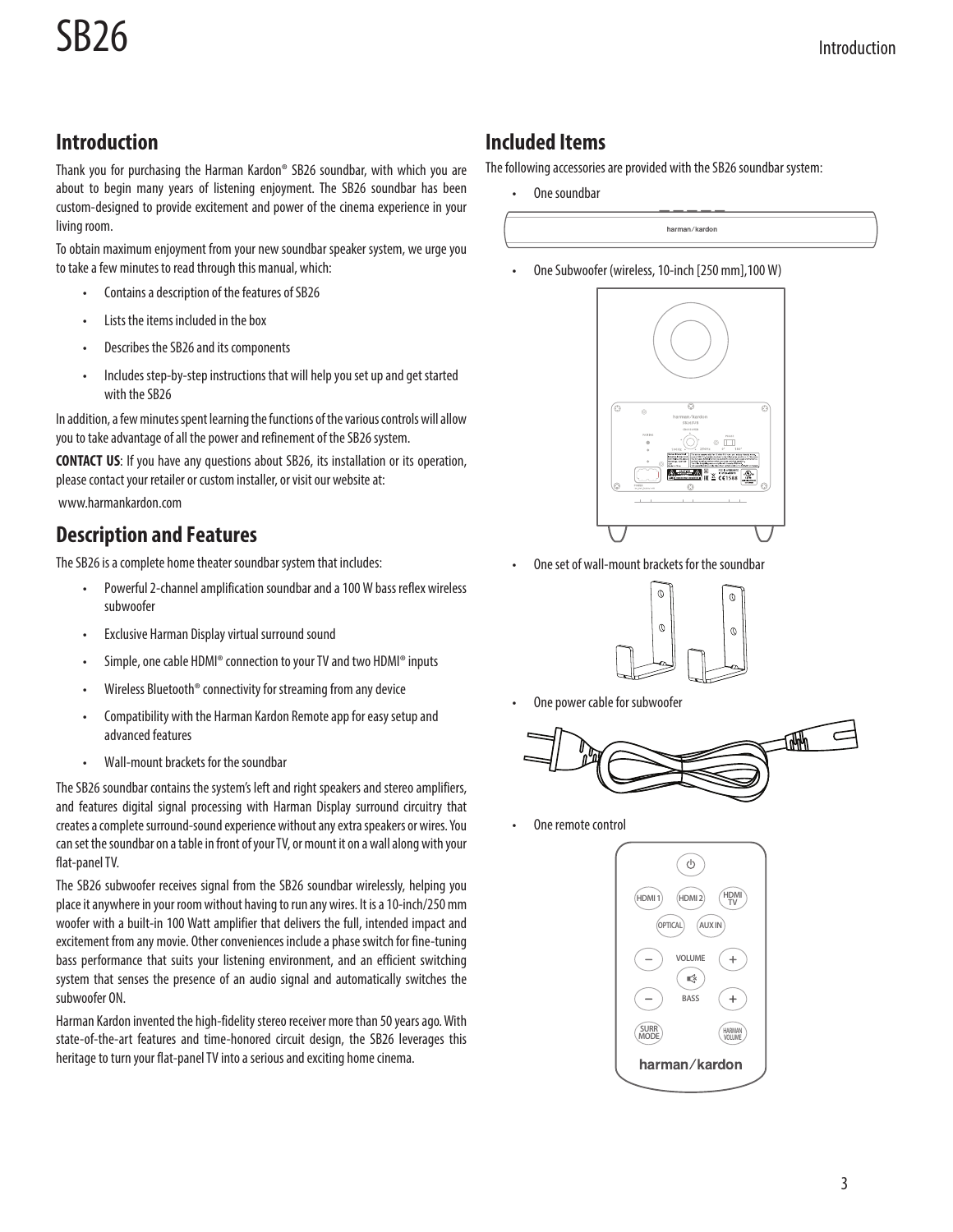One IR Repeater cable



One 24V DC power supply and one AC power cord for the speaker



One HDMI cable



One 1.5m (5-ft) optical digital audio cable



One 2m (6.5-ft) stereo audio cable



**IMPORTANT: If any of these accessories are missing or if any part of your SB26 system fails to operate properly, contact your dealer immediately.**

# **SB26 Top Panel Controls**



**Power Button:** The Power button turns the SB26 ON/OFF. When the SB26 is in Standby mode (the power indicator is amber), press this button to turn the system ON (the power indicator turns white).

**NOTE: When the SB26 goes automatically to Standby mode, it will automatically turn ON whenever it detects an audio signal at the source inputs. The SB26 will also automatically wake up from the following sources if it would be on those sources before going to Standby.**

- **Optical audio input**
- • **Analog audio input**

For example, if the source input was analog audio when the SB26 went in automatic Standby, it would not wake up if it senses an audio signal from the optical audio input.

When the SB26 system is ON, short press the Power button to put the soundbar in Standby mode (The power indicator turns amber).

**Surround Mode Button:** The surround mode button turns the SB26 system's Harman Display Surround processing ON and OFF. The surround mode indicator turns amber when Harman Display Surround is active and turns white when Harman Display Surround is not active (normal stereo sound).

**Volume Up/Down Buttons**: Press the ( **–** ) button to reduce the volume, press the ( **+** ) button to increase the volume.

**NOTE: Pressing both the SB26's Volume buttons at the same time when the system is ON will mute the system. Pressing either Volume buttons while the system is mute will restore the sound.**

**Bluetooth (BT)**: The Bluetooth button is used to set the SB26 into Bluetooth mode. You can pair system with Bluetooth-enabled devices using this button.

**NOTE: SB26's Bluetooth device name is SB26.**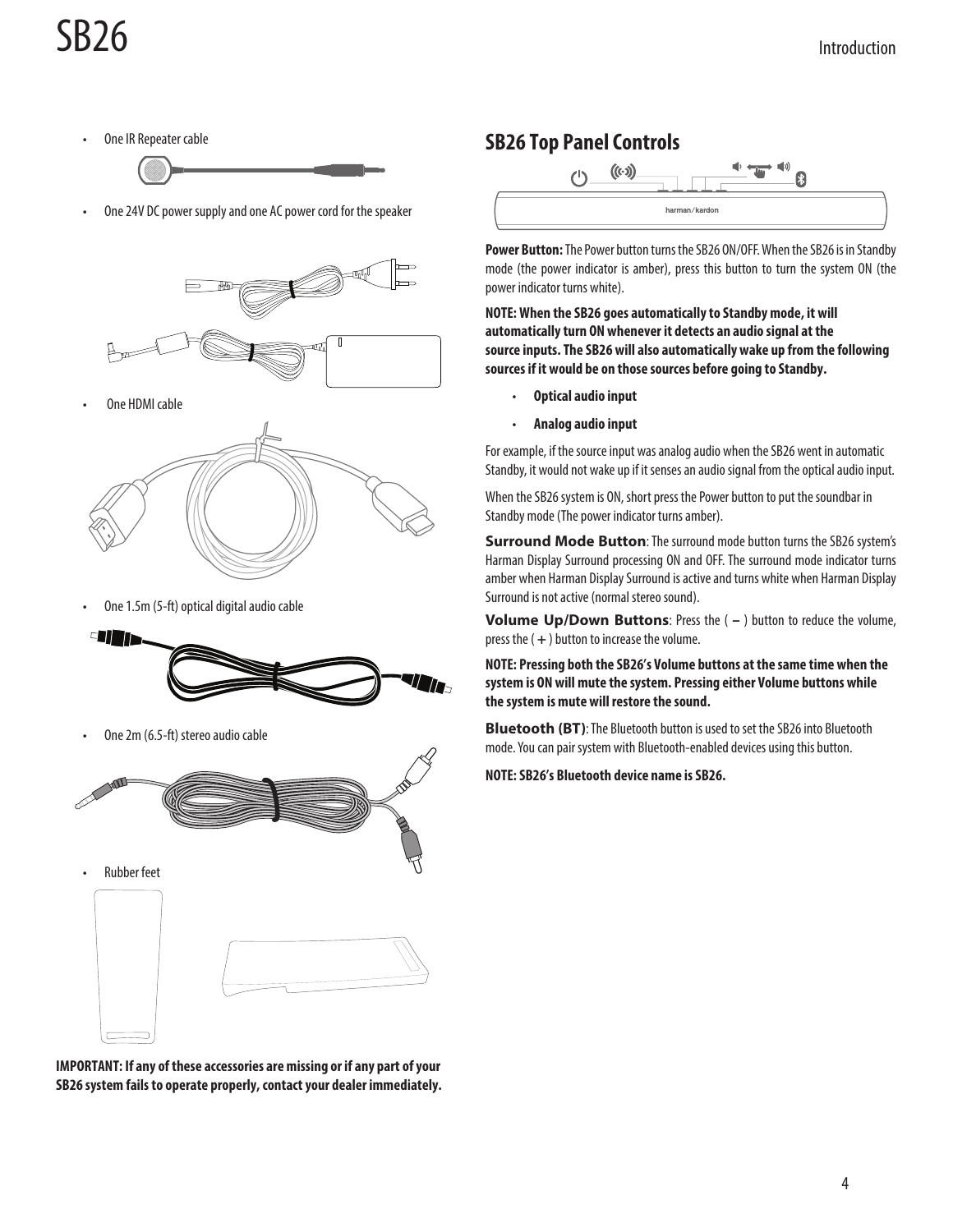# **SB26 Rear Panel Controls and Connections**



- 1. USB port (software update only)
- 2. Power input DC
- 3. IR transmitter (optional)
- 4. Aux input (Analog Audio in)
- 5. Optical (Digital optical Audio in)
- 6. HDMI TV (To television)
- 7. HDMI 1 (HDMI input)
- 8. HDMI 2 (HDMI input)
- 9. Table /wall equalization switch
- 10. Wireless subwoofer pairing button
- 11. Wireless subwoofer pairing indicator

**USB Port**: The USB port is only for software upgrade. The SB26 allows users to upgrade the software using the HK Remote app from mobile devices. To upgrade the software in the SB26 system, you will require a mobile device with Android or iOS operating system. The software upgrade in SB26 can be performed using the Bluetooth channel to communicate with the mobile device.

**Power Input DC**: Connect the supplied DC power adapter to this input.

**IR Transmitter**: Although the SB26 can be wall-mounted, most customers place their soundbar on a TV stand. This can be problematic as it may block the TV's remote control sensor, forcing you to stand up and angle your remote to control your TV. In this case, we recommend you to use the supplied IR Repeater.

To install the IR Repeater:

- 1. Plug the supplied IR Repeater cable to the back of the SB26.
- 2. Place the IR Repeater on the back of the SB26 in front of the TV IR Receiver.

The television IR command will automatically transmit from the IR receiver of the SB26

#### to the IR receiver of the television.



**AUX Input**: Connect your system to other devices using an AUX cable. You can connect an analog audio device to the SB26 using the 3.5 mm to RCA supplied cable.

**Optical**: If your TV, disc player or cable/satellite tuner has an optical digital output, use the included optical cable to connect it here.

**HDMI TV**: Connect your television to this input using the supplied HDMI<sup>®</sup> cable. If the HDMI input of your television supports Audio Return Channel (ARC) feature, the audio signal from the television will be automatically sent back to the SB26 with this single cable. If your television does not support ARC, you need to have an additional optical or analog cable base on your television compatibility.

**HDMI 1 and HDMI 2**: HDMI connections transmit digital audio and video signals between the devices. If you have source devices with HDMI connectors, you should use it for the best possible audio and video performance quality.

**Table/ Wall Equalization Switch**: The table wall switch adjusts the SB26's bass for either wall or table mounting. If you are mounting the SB26 on a wall with the included wall-mount brackets, set this switch to the wall position for the most naturalsounding bass performance. If you are placing the SB26 on a table, set the EQ switch to the table position for the most natural-sounding bass performance.

**Wireless Subwoofer Pairing Button**: Press the wireless subwoofer pairing button to initiate wireless pairing between the SB26 and the powered wireless subwoofer.

**Wireless Subwoofer Pairing Indicator**: During a wireless pairing, the subwoofer pairing indicator displays the following:

- Wireless pairing: Blue light blinks with a cycle of 300 ms
- Wireless connection: Blue light constant
- Wireless disconnection: Blue light blinks with a cycle of 1s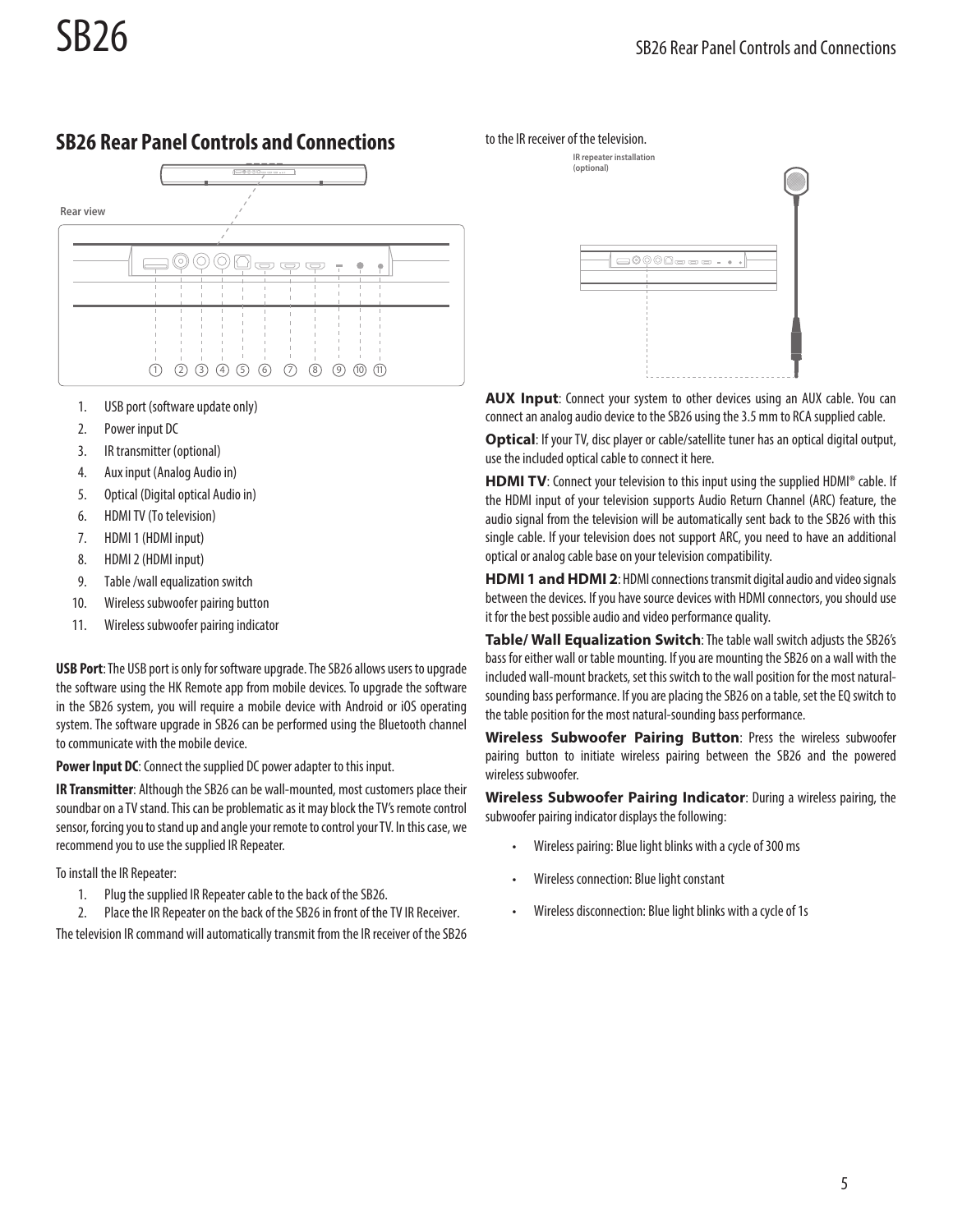# **SB26 Subwoofer Rear Panel Controls**

The following controls are available on the rear panel of the subwoofer:

- 1. Wireless pairing button
- 2. Wireless pairing indicator
- 3. Power input AC
- 4. Phase adjustment (0 -180°)
- 5. Continuous crossover adjustment



**Wireless Pairing Button**: Press the wireless subwoofer pairing button to initiate wireless pairing between soundbar and the wireless subwoofer.

**Wireless Pairing Indicator**: The wireless pairing indicator displays the following:

- Wireless pairing: Blue light blinks with a cycle of 300 ms
- • Wireless connection: Blue light constant
- • Wireless disconnection: Blue light blinks with a cycle of 1s

**Power input AC**: Plug your AC power cord here.

**Phase Adjustment (0-180°)**: The phase adjustment switch determines whether the subwoofer driver's piston-like action moves in and out, in phase with the speakers in the SB26. If the subwoofer were to play out of phase with the SB26 speakers, the sound waves from the SB26 could cancel out some of the sound waves from the subwoofers, reducing the bass performance and the sonic impact. This phenomenon is dependent on the placement of the subwoofer and soundbar up to some extent.

**Crossover Adjustment**: This knob adjusts the subwoofer's crossover between 100 Hz and 250 Hz. The higher you set the crossover knob, the higher in frequency the subwoofer will operate and the more its bass will overlap that of the soundbar. This adjustment helps you achieve a smooth transition of bass frequencies between the subwoofer and the soundbar for a variety of different rooms and subwoofer locations.

## **Remote Control Functions**

The following buttons are available in the remote control:

- 1. Power
- 2. HDMI inputs 1, 2 and TV
- 3. Optical, AUX in
- 4. Volume control  $+/-$
- 5. Mute
- 6. Subwoofer volume control  $+/-$
- 7. Surround mode, Harman Volume



**Power Button:** To bring the SB26 to operational mode from Standby mode, press the Power button (The Power indicator on the SB26 will turn white).

To put the system in the Standby mode, press the power button while the system is switched ON (The Power indicator on the SB26 will turn amber).

If you do not press the Power button, the SB26 and the subwoofer will automatically go into Standby mode approximately in 10 minutes after the audio input signal stops.

**HDMI inputs 1, 2 and HDMI TV**: Press a button to activate a source – HDMI 1, HDMI 2 or HDMI TV output for television with ARC support.

**Optical, AUX in**: Press to select external AUX or Optical inputs.

**Volume Control +/ -:** Press the "+" button to increase volume; press the "-" button to decrease volume.

**Mute**: Press the Mute button to mute the sound, press the mute button again or any Volume button to unmute.

**Subwoofer Volume Control +/ -:** Use this to control the independent subwoofer's volume. Press "+" to increase the subwoofer's volume. Press "–" to decrease the subwoofer's volume.

**Surround Mode**: This button turns the SB26's Harman Display Surround processing ON/OFF. The Surround button indicator on the SB26 turns blue when Surround is active, and turns white when Stereo mode is active.

**Harman Volume**: This button cycles the Harman Volume function between high, low and off. Harman volume is an advanced digital signal processing technology to control playback volume. It evens out the volume level on everything you watch, improving your listening experience. Once you choose the volume level, Harman Volume does the rest. It helps you avoid volume increase from commercials, volume differences when you change channels or switch sources. It helps you listen to the perfect sound effects of the dialogs.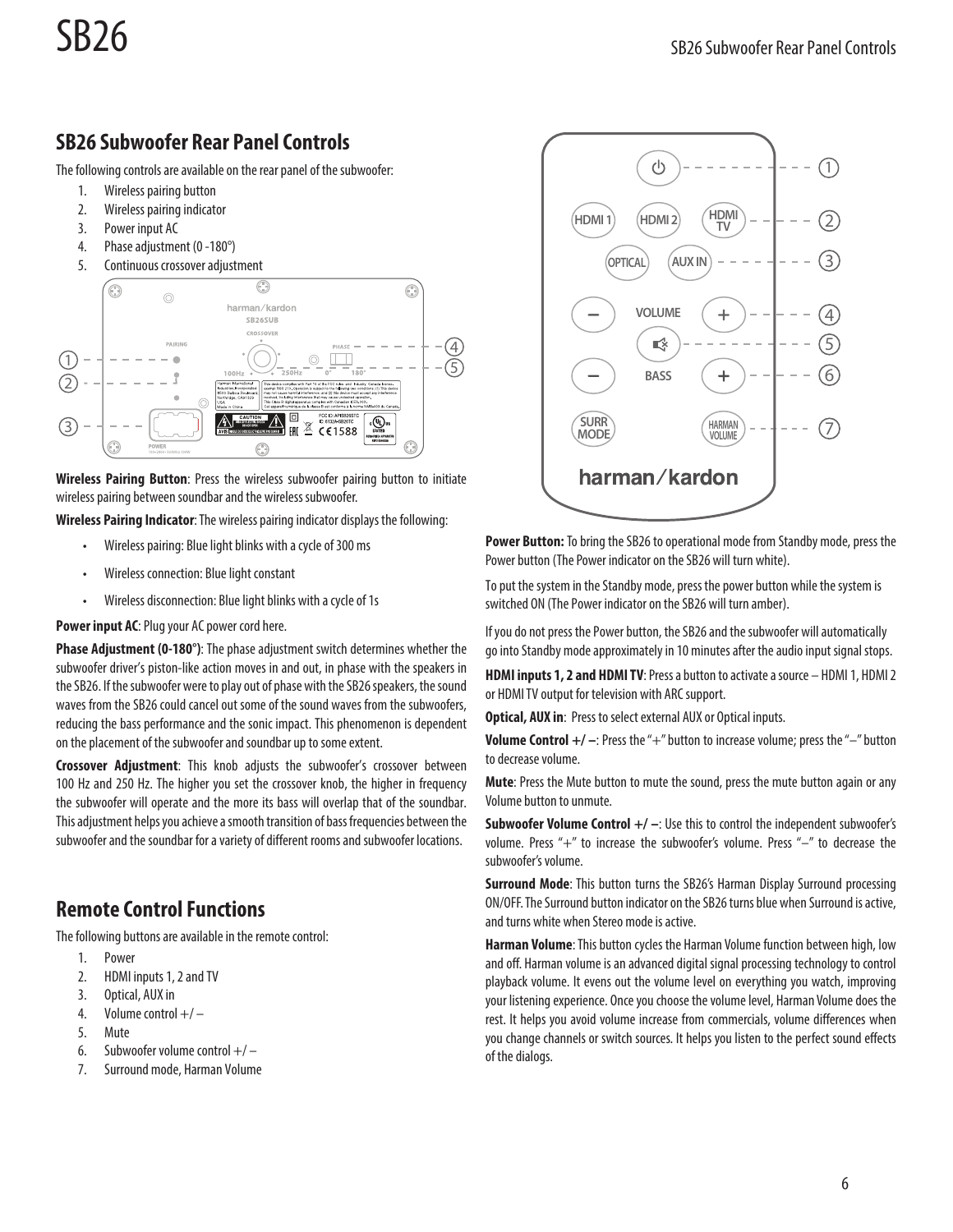# **Placing the SB26**

#### **Placing the SB26 on a Table**

If your TV is placed on a table, you can place the SB26 on the table directly in front of the TV stand, centered with the TV screen.



As long as the table's surface is flat, the SB26 will rest on its rubber feet.

#### **Wall Mounting the SB26**

If your TV is wall mounted, you can use the included wall-mount brackets to mount the SB26 on the wall directly below the TV screen.

- 1. Determine the location on wall to place the SB26. Make sure that the top of the SB26 does not block your view of the TV screen when it is mounted on the wall.
- 2. Mark the locations of the SB26 wall-mount bracket holes on the wall. The holes for the left and right brackets need to be spaced 600 mm apart and are designed to accept #8 screws. The top and bottom holes for each bracket need to be spaced 25 mm apart.



#### **NOTE: To ensure the SB26 to be in level, use a carpenter's level, laser sight or another device to make the two sets of holes exactly at the same height.**

3. Attach the two wall-mount brackets to the wall at the locations you marked, using appropriate hardware for the wall's construction and materials. Note that the SB26 weighs 3.6 kg or 8 lbs. Be sure to use hardware that can support this weight.

|  | f |  |
|--|---|--|
|  |   |  |



4. After making all of the connections, attach the SB26 to the brackets by sliding the slots in its feet onto the brackets' vertical tabs.



# **Placing the Subwoofer**

The performance of a subwoofer is directly related to its placement in the listening room and its physical position relative to the other speakers in the system. While it is true that our ears do not hear directional sounds at the low frequencies where subwoofers operate. While installing a subwoofer within the limited confines of a room, the reflections, standing waves and absorptions generated within the room will strongly influence the performance of any subwoofer system. As a result, the specific location of the subwoofer in the room becomes important to the amount and quality of bass that is produced.

#### **IMPORTANT: Make sure that the subwoofer's rear panel is at least 150 mm or 6" away from the wall to allow proper operation of its port tube opening.**

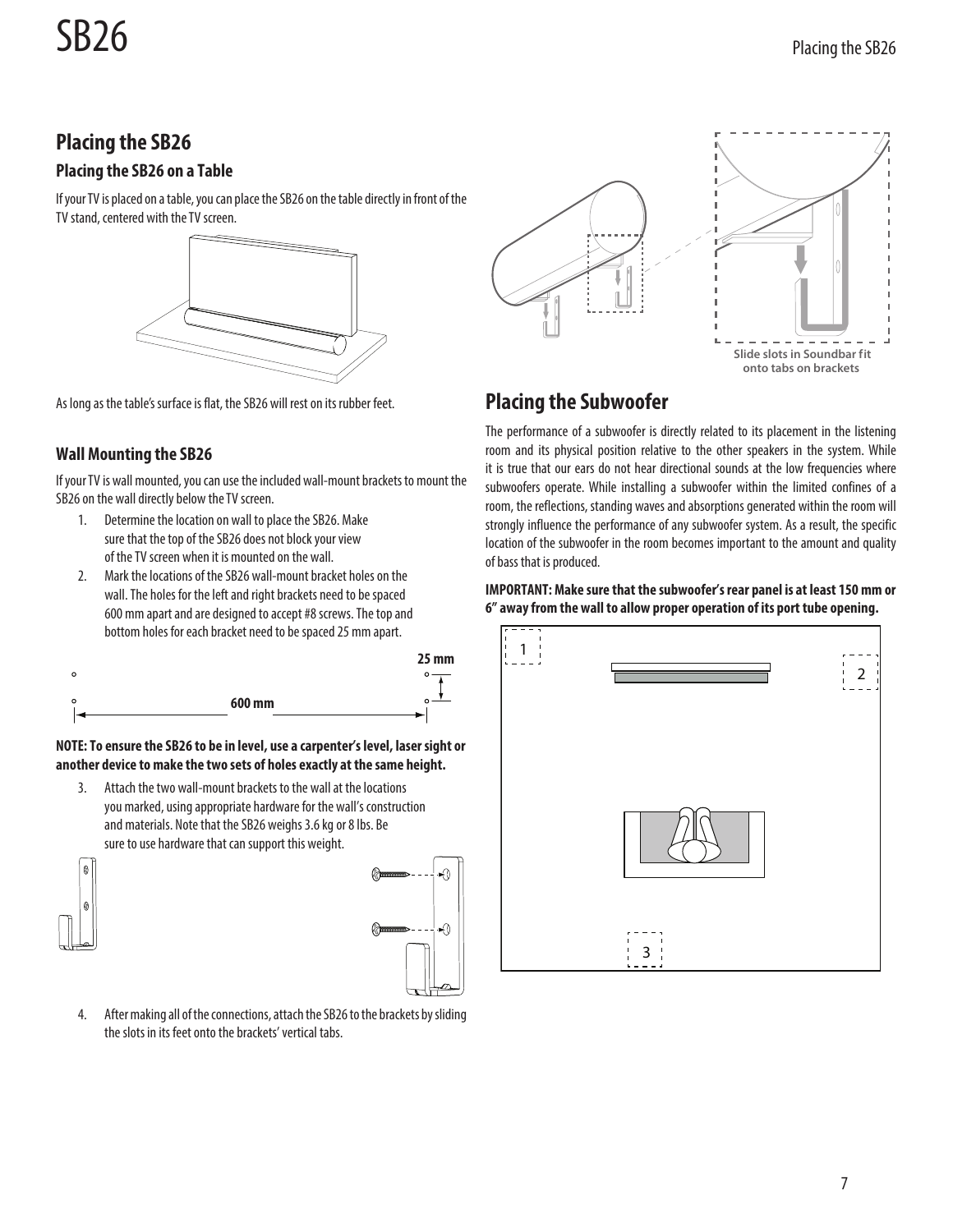# **SB26** Connections

You may place the subwoofer in the positions as represented in the above figure.

- Placing it in a corner that is position (1) will maximize the amount of bass in the room. However, corner placement can also increase the destructive effect of the standing waves on bass performance. This effect can vary depending on the listening position – some listening positions may yield very good results while others may have too much (or too little) bass at certain frequencies.
- • Placing the subwoofer along the same plane as the soundbar that is position (2) can produce the best integration between the sound of the subwoofer and the soundbar. In some rooms, the best performance can be resulted by placing the subwoofer behind the listening position (3).

You can experiment with subwoofer placement by temporarily placing the subwoofer in the listening position and playing music with strong bass content. Move it to various locations in the room while the system is playing until you determine where the location of the best bass performance. Place the subwoofer in that location.

**IMPORTANT: The maximum wireless operating distance between the soundbar and subwoofer is approximately 15m (50 feet).**

# **Connections**

#### **Audio/Video Connections**

**HDMI ARC TV Out**: If your TV has an HDMI input, use the supplied HDMI cable to connect it to the SB26's HDMI ARC TV Out connection. The SB26 will pass video from source devices connected to its HDMI Input connectors; along with its own on-screen display information to the TV. If your TV is equipped with HDMI ARC Function, you can feed its sound to the SB26 via the HDMI ARCTV Out connection, and it will not require additional audio connections to the SB26. The HDMI ARC signal is active when the HDMI TV source is selected.

The HDMI ARC function may require to be activated from your television menu to work. You may refer to your TV owner's manual to activate the HDMI ARC function.

If your television is not equipped with the HDMI ARC option, you will have to connect an optical or analog cable from your television to the soundbar in addition to the HDMI to get the audio.

**NOTE: The SB26's On-screen Information Display (OSD) only appears through the HDMI TV Out connector. If you want to see the SB26's OSD, you need to connect its HDMI ARC TV Out connector to your TV even if you are not connecting any HDMI video source devices to the SB26's HDMI In 1/2 connectors.**



**HDMI In 1/2:** If any of your source devices have HDMI connectors, connect them to the SB26's HDMI In 1/2 connectors for the best possible video and audio performance quality. Since the HDMI cable carries both digital video and digital audio signals, you do not have to make any additional audio connections for the source devices you want to connect via HDMI connectors.

**Aux In and Optical In connections**: If your TV and/or source devices do not have HDMI connections, you can use the supplied audio cable and/or optical cable to connect your TV and one source device to the SB26's Aux In and/or Optical In connectors, respectively.



#### **Power Connections**

After you have made and verified all of the source connections above:

- 1. Connect the DC power supply to the SB26's power connection.
- 2. Plug the supplied AC cord into the DC power supply and into an active, unswitched AC outlet.

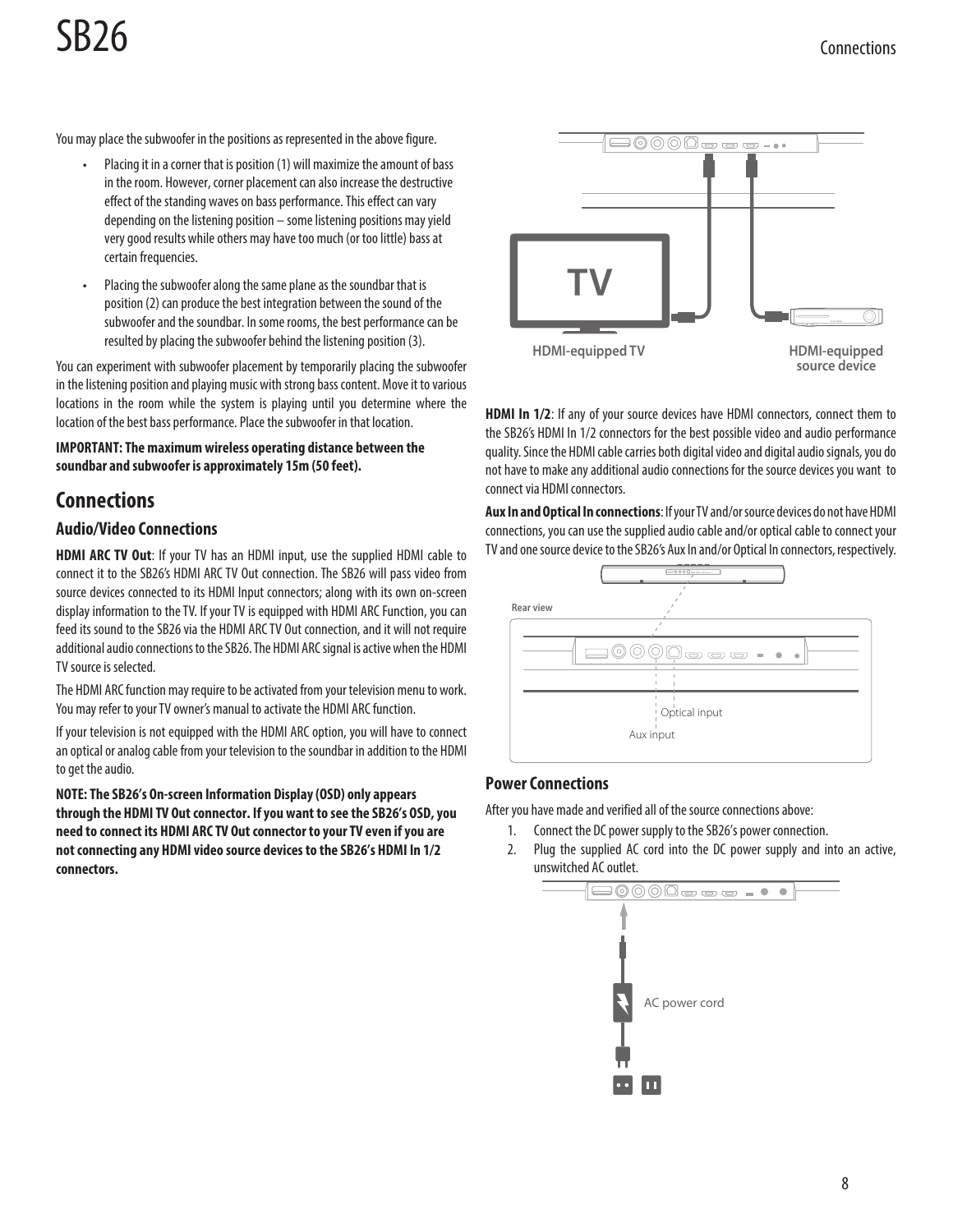# SB26

#### **IMPORTANT: DO NOT plug this cord into the accessory outlets found on some audio components.**

3. Plug the subwoofer's power cord into an active, unswitched AC outlet.



# **Operation**

#### **Turning the SB26 ON and OFF**

**Manually**: To turn on the SB26 manually, short press the SB26's Power button. Press the Power button on either the soundbar or the remote to turn the SB26 ON.



To put the SB26 into Standby manually, short press the Power button.

#### **NOTE: If you put the SB26 into Standby manually, you can turn it ON by manually pressing the Power button again.**

**Auto turn-on**: The SB26 has a signal detector that automatically turns the unit ON when it senses an audio signal on HDMI® inputs using CEC command (compatible product and/or television) or a Bluetooth® streaming. The auto turn-on mode gets activated for analog or optical inputs only when the SB26 goes in auto standby on the audio input from which it senses an audio signal.

**Auto turn-off**: The SB26 will automatically enter into Standby mode if no audio signal is detected at any of its source input connections for approximately 10 minutes. If you have programmed the SB26 to respond to your TV remote's ON and OFF commands, you can manually put the SB26 into the Standby mode without having to hold its power button for one second.

If you will be away from home for an extended period of time, or if you will not be using the system for an extended period, we recommend you to unplug your system from the AC outlet.

#### **Turning the Subwoofer ON and OFF**

The subwoofer will automatically turn itself ON when it senses an audio signal, and it will return to Standby mode when the SB26 goes in Standby mode.

### **Pairing the Units for Wireless Operation**

After turning the soundbar and subwoofer ON for the first time, you will need to pair the subwoofer and soundbar so both of them operate at the same wireless frequency. To pair the units, press the Wireless Pairing switches on both the units one after another within 30 seconds. The units will communicate with each other and operate at the same frequency.



### **On-screen Information Display (OSD)**

The SB26's On-screen Information Display (OSD) will appear on the screen of a TV connected to the HDMI ARCTV Out connector to help you verify the operating status of the SB26. The OSD will overlay on top of the TV's video program for five seconds after pressing a button on the soundbar or remote. (When you select an audio-only source connection such as Aux, Optical, or Bluetooth, the OSD information will overlay a black screen with Harman Kardon logo ).

- **Volume control:** When changing the volume of the system, the OSD will display the volume level indication.
- • **Subwoofer volume control**: When changing the subwoofer volume, independent from the main volume control, the OSD will display the subwoofer volume level indication.
- • **Mute**: When the audio signal is mute, the OSD will display **Mute**.
- **Source:** The OSD will indicate the source input selected.
- **Harman Volume:** The OSD will indicate if the Harman volume is high, low or off.
- • **Surround mode**: The OSD will indicate if the Soundbar is in Stereo or Harman Display surround mode.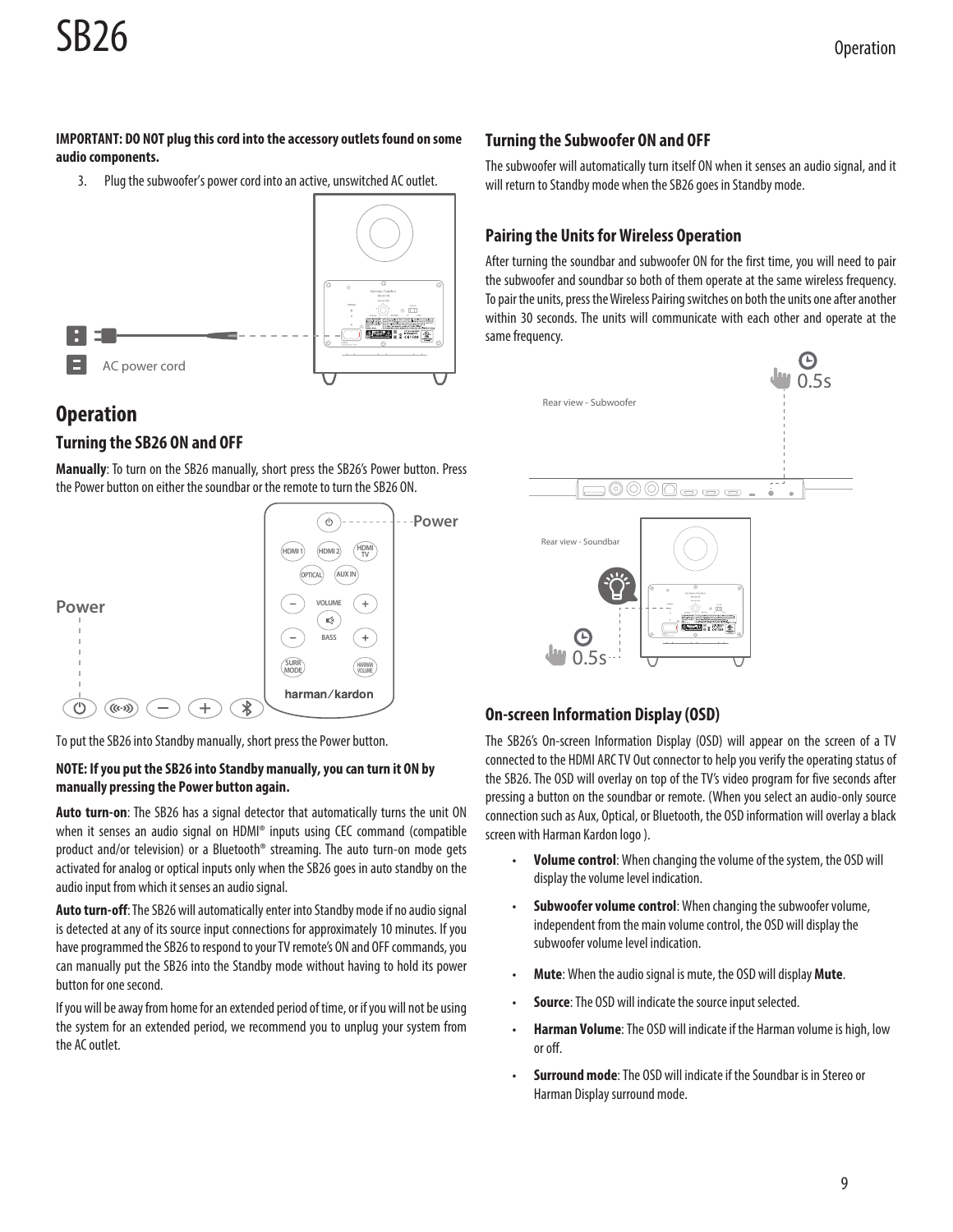# **SB26** Operation

- **Dolby<sup>®</sup> Digital**: If a Dolby Digital audio stream is sensed by the soundbar, the OSD will indicate that the Dolby Digital decoding is active.
- • **Bluetooth**: The following information is displayed in the OSD during Bluetooth operation:
	- • Bluetooth pairing When the SB26 is in pairing mode
	- Bluetooth connected When the connection to a new device is successful
	- • Bluetooth When the source Bluetooth is operated

In addition to the status information, the OSD will also display messages if the selected HDMI connection cannot be detected or if the video signal is lost.

#### **Operating through Bluetooth®**

To wirelessly stream audio to the SB26 from a Bluetooth-enabled device:

1. Confirm that the SB26 is in the Bluetooth pairing mode (the Bluetooth button LED will be flashing blue). If the LED is not flashing blue, press and hold the Bluetooth button until its LED starts flashing blue. The OSD will display **Bluetooth pairing**.



- 2. Place the device in the pairing mode.
- 3. Use the device's Bluetooth pairing menu to pair it with the SB26. The system will appear as SB26 in the list of Bluetooth available devices. When the SB26's Bluetooth button LED illuminates constantly, it is paired with the device and you can stream audio via Bluetooth from the device to the SB26. The OSD will display **Bluetooth connected**.

To listen to audio from the Bluetooth device, press the Bluetooth source button on the SB26 to activate the source. If the SB26 is in Standby mode, you can automatically wake up the system by starting to stream an audio Bluetooth signal to the SB26 as long as your device has already been paired with the SB26. The OSD will display **Bluetooth**.

To disconnect the Bluetooth device, press and hold the SB26's Bluetooth button until the LED begins flashing. The OSD will display **Bluetooth pairing**.

#### **NOTE:**

- You can manually switch sources to the paired Bluetooth device by **pressing the SB26's Bluetooth button.**
- • **If you switch the SB26 to a different source while a paired Bluetooth device is streaming to the system, the SB26 will send a STOP command and the Bluetooth device will stop streaming.**
- • **While pairing the Bluetooth device for the first time, it may reset the volume level to maximum.**

#### **Switching Sources**

The remote has individual selector buttons for each source except Bluetooth. The active source's Source Indicator LED will illuminate upon selection.

#### **Adjusting the System's Volume**

#### **Soundbar**

Press the SB26's Volume Up and Down buttons on the remote control or on the soundbar to raise and lower the system's volume, one press at a time. Hold down the button to raise or lower the volume continuously.

#### **NOTE: The lowest setting of the Volume Down button will mute the system.**



For the best sound, we recommend turning your TV's built-in speakers off. Consult your TV's owner's manual to find out how to do this. If there is no way to turn your TV's speakers off, you can adjust the TV's volume so that your SB26 system will always supply most of the sound:

- 1. Using the volume buttons on your TV, turn its volume all the way down.
- 2. Use the SB26's **Volume Up/Down** buttons to set the sound to a comfortable listening level.

This way, your SB26 system should always be louder than your TV speakers.

**NOTE: If you play the SB26 at more than 50% of max volume and turn the SB26 off using the Power button, the system will automatically reset at 50% of the max volume.**

#### **Subwoofer**

Press the remote control subwoofer volume up and down to raise and lower the system's subwoofer volume.

#### **Subwoofer Volume Control**

Use the subwoofer's volume control to balance the bass with the rest of the sound. Play music or movies that you are familiar with and adjust the subwoofer's Volume knob so the bass sounds are balanced on both music and films. Listen to several different music recordings and film soundtracks that contain strong bass, and find a setting for the Volume knob that does not over-emphasize the bass or make it sound weak.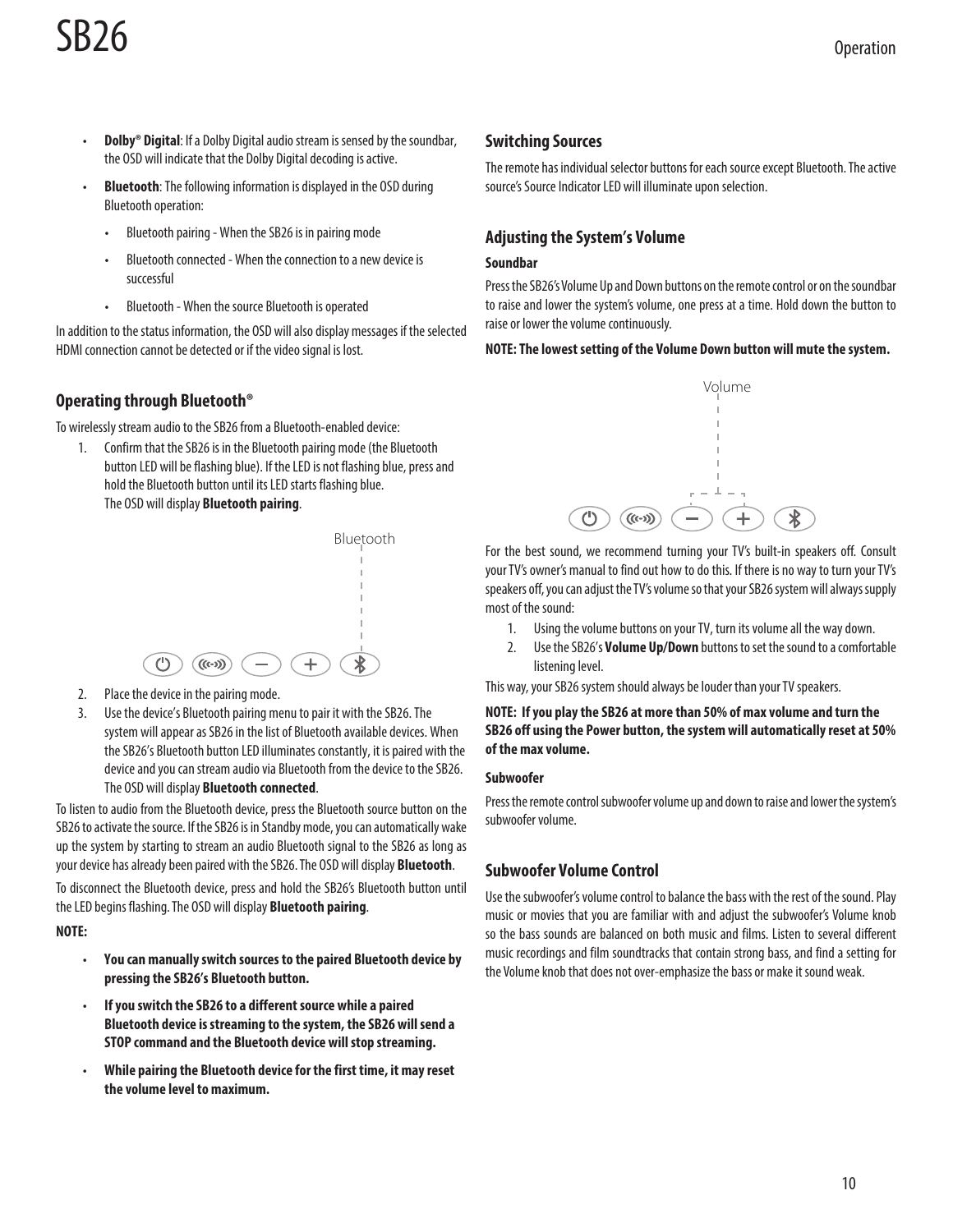#### **Muting the System**

To mute the SB26 system:

• Short press SB26's volume "**+"** and "**–"** button together (The LED power indicator flashes white).



• Press the **Mute** button on the remote control. Press it again to unmute.

#### **SB26 Surround Mode Button**

The Surround mode button switches the sound between normal stereo (the surround mode indicator turns white) and Harman Display Surround (the surround mode indicator turns blue). The Harman Display Surround setting will produce a complete surround-sound experience for anyone sitting in front of and several feet away from the soundbar. Although it is effective when watching movies, you can also try the Harman Display Surround setting for music.



#### **Subwoofer Crossover Control**

The subwoofer's Crossover knob adjusts the subwoofer's crossover low pass filter between 100 Hz and 250 Hz. The higher you set the Crossover knob, the higher in frequency the subwoofer will operate and the more its bass will overlap the soundbar. This adjustment helps you achieve a smooth transition of bass frequencies between the subwoofer and the soundbar for a variety of different rooms and subwoofer locations.



To set the Crossover knob, listen to the smoothness of the bass. If the bass seems to be strong enough at certain frequencies, try a lower Crossover knob setting. If the bass seems to be too weak at certain frequencies, try a higher Crossover knob setting.

#### **Subwoofer Phase Switch**

The subwoofer phase switch determines whether the subwoofer's piston-like action moves in and out in phase with the speakers in the soundbar. If the subwoofer were to play out of phase with the Soundbar speakers, some of the sound waves produced by the soundbar and subwoofer could be cancelled out at some frequencies, reducing bass performance and sonic impact. This phenomenon depends in part on the relative placement of all the speakers in the room.

Although there is absolutely no correct setting for the Phase switch, in most cases, it should be left in the 0° position. When the subwoofer is properly in phase with the soundbar speakers, the sound will be clearer and have more impact. This will make percussive sounds like drums, piano and plucked strings sound more lively. The best way to set the Phase switch is to listen to music that you are familiar with and adjust the switch so that drums and other percussive sounds have maximum impact.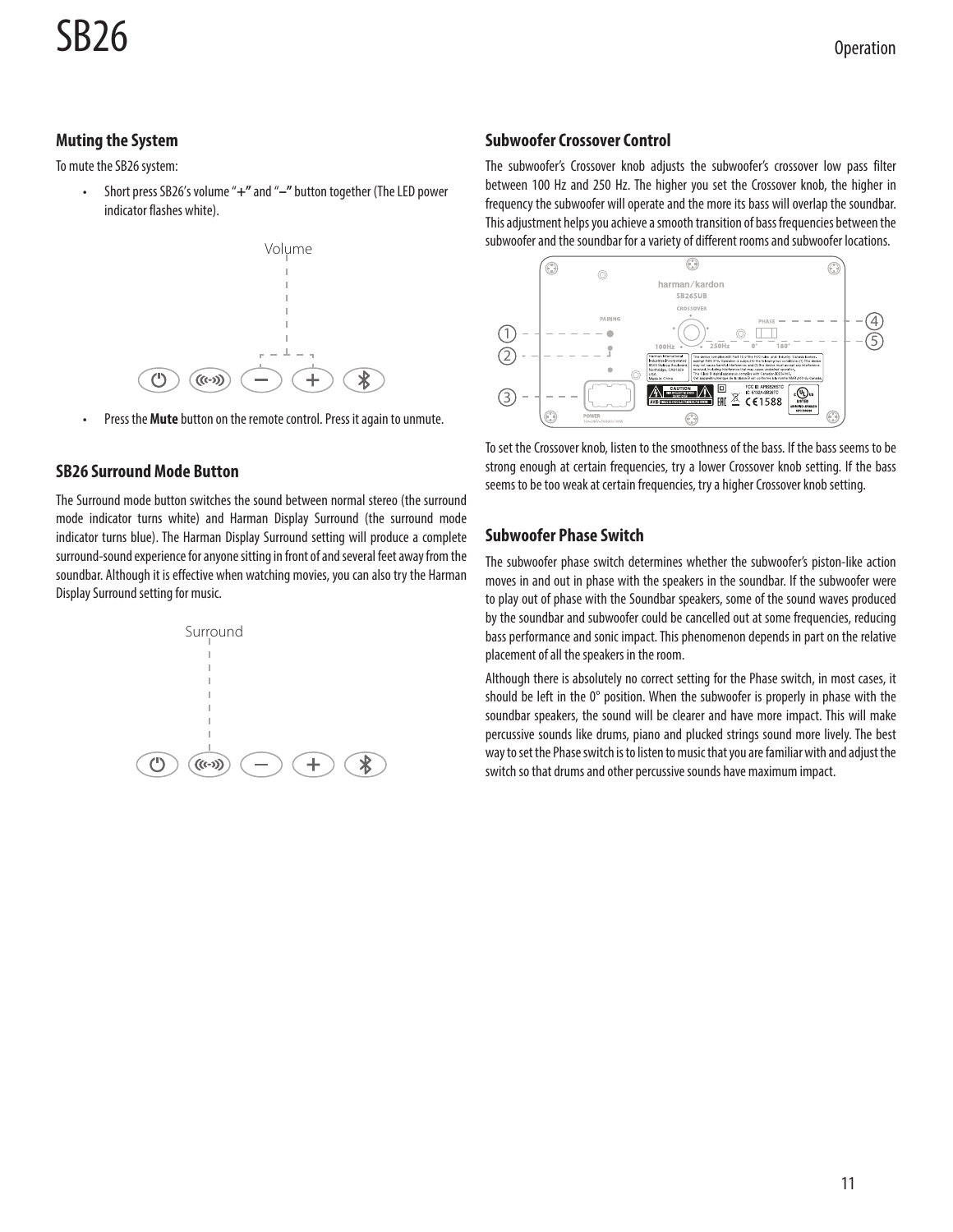# **Programming SB26 to Respond to Your TV Remote**

You can program the SB26 to make it respond to your TV remote's power, mute, volume up and volume down commands. This programming lets you control power and volume functions of your SB26 soundbar with your TV remote. Before beginning to program the SB26, have your TV remote in hand. We recommend sitting down in front of the soundbar.

#### **NOTE: Some steps will time out, so read through this entire process before you begin.**

Have the TV remote in hand. When you start programming the remote, be ready to aim the TV remote to the front of the soundbar from about 300 mm – 900 mm (about 12 – 36 inches) away.



To program the power, surround, volume down, volume up and mute commands:

- 1. Ensure that the SB26 is ON.
- 2. On the soundbar, press and hold the soundbar's Surround button until the visible Surround button flashes amber. If the button does not flash after three seconds, release the buttons and try again.

Hold down the button until the surround button indicator flashes



3. You have to press the soundbar button that you want to program (Power, Volume Down, Volume Up, Volume Down and Up simultaneously for Mute).

> Momentarily press the button you want to program



- 4. You have to aim the TV remote at the front of the soundbar and slowly press the corresponding button on the remote until the Surround button on the soundbar flashes white for one second. This indicates that the programming operation has been successful.
- 5. To exit the learning mode (at any time or when the learning is complete), press and hold the soundbar surround button until the amber illumination stops flashing.

#### **NOTE: If you would like to program a new TV remote control or you are missing a command, restart the whole process.**

If you would like to cancel the learning, reset the SB26. Put the SB26 in Standby mode, press and hold the Surround and Volume – button simultaneously. Once factory defaults are restored, the SB26 surround button will flash white for one second, then the unit will enter into operational mode.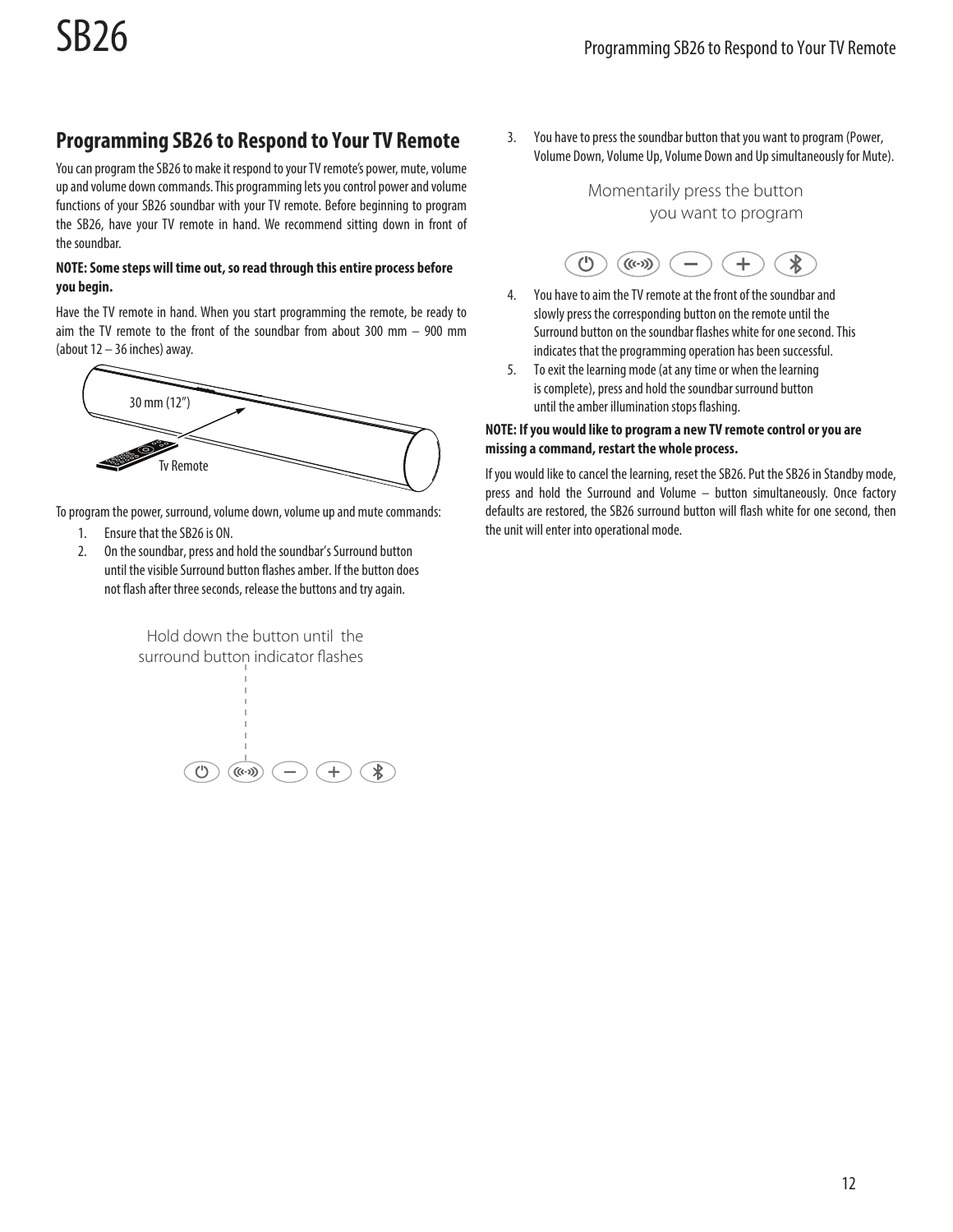# **Troubleshooting**

If your SB26 system does not perform the way you think it should, check whether the problem is covered in this section before contacting your dealer or a Harman/Kardon representative.

| <b>Problems</b>                                                                                | <b>Solutions</b>                                                                                                                                                                                                                                                                     |
|------------------------------------------------------------------------------------------------|--------------------------------------------------------------------------------------------------------------------------------------------------------------------------------------------------------------------------------------------------------------------------------------|
| If the soundbar does not turn ON                                                               | Check if the soundbar power supply's AC cord is plugged into a working AC<br>outlet and that the power supply is plugged into the soundbar.                                                                                                                                          |
| If the subwoofer does not turn ON                                                              | Check if the subwoofer's power cord is plugged into a working AC outlet.                                                                                                                                                                                                             |
|                                                                                                | Press the Power switch of the subwoofer.                                                                                                                                                                                                                                             |
|                                                                                                | Check if the subwoofer's AC fuse has blown. See Subwoofer Rear Panel<br>Controls.                                                                                                                                                                                                    |
| If there is no sound coming from both the soundbar and the subwoofer                           | Check if soundbar is ON (the Power Indicator should be white).                                                                                                                                                                                                                       |
|                                                                                                | Check if the cable connecting the TV or other source component to<br>soundbar is properly connected at both ends.                                                                                                                                                                    |
|                                                                                                | Check if the soundbar's Source Selector is set to the correct source and that<br>source is playing an audio signal.                                                                                                                                                                  |
|                                                                                                | Check if the system is not muted. If the system is muted, press the volume<br>buttons to un-mute the system.                                                                                                                                                                         |
|                                                                                                | Check if the soundbar's volume is not turned all the way down (the lowest<br>setting of the Volume Down button will mute the system).                                                                                                                                                |
| If there is no sound coming only from the subwoofer                                            | Check if the Subwoofer Volume Control is not turned all the way down<br>using the remote control.                                                                                                                                                                                    |
|                                                                                                | Check if the wireless connection is still active (Blue LED constant in the<br>back of the subwoofer). If the LED is flashing blue, then restart the pairing<br>process.                                                                                                              |
|                                                                                                | Move the subwoofer closer to the soundbar. The maximum wireless<br>operation distance is 50 feet (15.3 m).                                                                                                                                                                           |
| If the soundbar's sound is distorted                                                           | Check the source component to see if the distortion is coming from it, and<br>not from soundbar.                                                                                                                                                                                     |
| If there is sound from the system, even when the soundbar's volume is turned<br>all the way up | If the TV or source component is connected via a variable output, check its<br>instructions if the output is not turned down too low.                                                                                                                                                |
| If the bass output is not loud enough                                                          | Turn up the subwoofer's volume using the remote control.                                                                                                                                                                                                                             |
|                                                                                                | Move the subwoofer at a corner of the room.                                                                                                                                                                                                                                          |
|                                                                                                | Move the subwoofer closer to the seating location.                                                                                                                                                                                                                                   |
| The volume is reset when I turn on the soundbar                                                | This is actually an inbuilt feature of the soundbar. If the soundbar is playing<br>at more than 50 percent of maximum volume and the power is turned off,<br>the volume of the soundbar is automaticalluy reset to 50 percent of the<br>maximum volume when the system is turned ON. |
| My TV is ON and my SB26 is in Standby. When I switch off my television, it<br>turns my SB26 ON | This is actually related to some issue on some television having wrong Hot<br>Plug Detection (HPD) protocol. You can activate/deactivate HPD protocol by<br>pressing the Volume - and Surround buttons simultaneously.                                                               |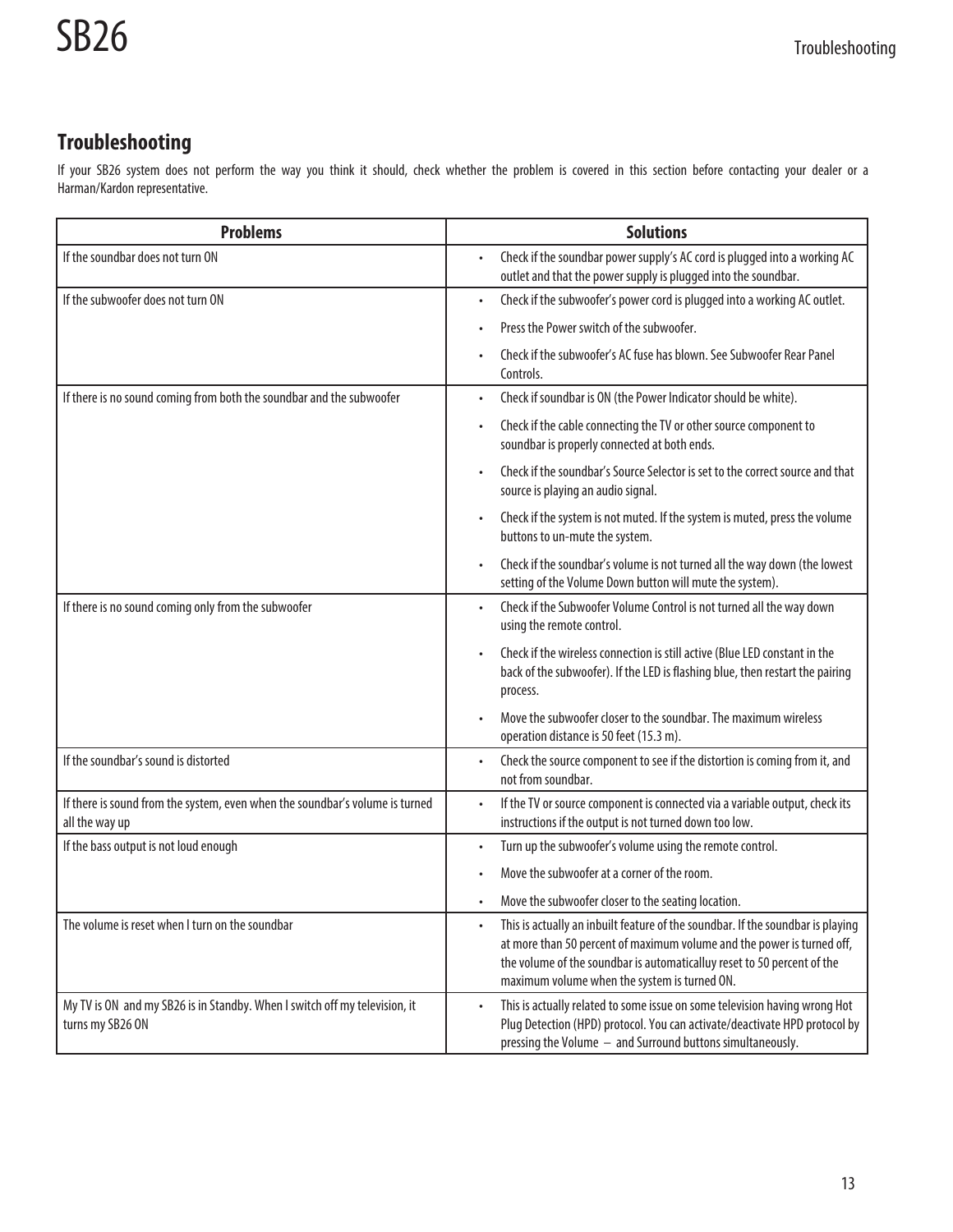# **Specifications**

| <b>SB26</b>                |                                    |  |  |
|----------------------------|------------------------------------|--|--|
| Frequency response         | 38Hz-28kHz (-6dB)                  |  |  |
|                            |                                    |  |  |
| <b>SB26 CTR Soundbar</b>   |                                    |  |  |
| Midrange transducers       | Two x 3" (75 mm) cones per channel |  |  |
| High-Frequency transducers | One x 1" (25 mm) dome per channel  |  |  |
| Amplifier power            | 30 Watts x 2                       |  |  |
| Power requirement          | 24V DC, 2.7 A                      |  |  |
| Dimension                  | 110 mm x 920 mm x 89 mm            |  |  |
| Weight                     | 3.5 kg                             |  |  |
|                            |                                    |  |  |
| <b>SB26 Subwoofer</b>      |                                    |  |  |
| Transducer                 | 10" (250 mm) cone                  |  |  |
| Enclosure type             | Ported                             |  |  |
| Power requirement          | 100-240 V AC, 50Hz/60Hz, 100 W     |  |  |
| Amplifier power            | 100 Watts                          |  |  |
| Dimension                  | 365 mm x 320 mm x 320 mm           |  |  |
| Weight                     | 9.4 kg                             |  |  |